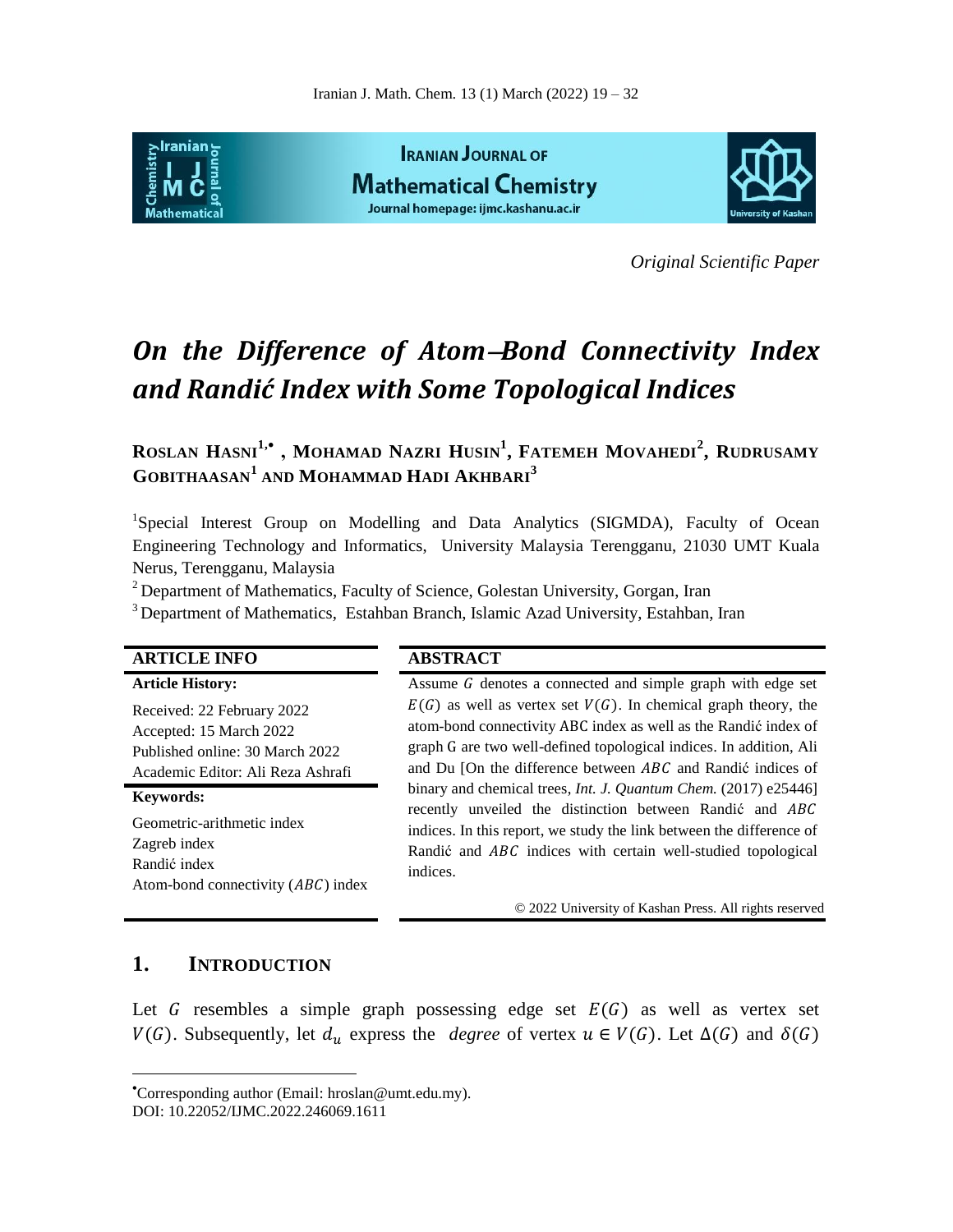express the *maximum* and *minimum* degree of G, accordingly. Then the *distance*  $d_G(u, v)$ between the vertices  $u$  and  $v$  is described as the shortest path length connecting them for  $u, v \in V(G)$ . The greatest distance between the vertex v and any other vertices in G is termed as the *eccentricity* of  $v$  in  $G$  and is represented by  $e(v)$  with respect to a vertex  $v \in V(G)$ . Please refer to [37] for any Graph Theory terminologies and notations not included here.

The topological indices [9] are among the many convenient tools developed by graph theory for chemists. Molecular graphs are frequently employed to model molecular and molecules compounds. One of the earliest and extensively utilized descriptors in QSAR/QSPR research [33] is molecular graphs' topological indices.

The Randić was suggested by Randić [27] in the year 1975 for evaluating the branching extent of the saturated hydrocarbons' carbon-atom skeleton, described as given below:

$$
R(G) = \sum_{uv \in E(G)} \frac{1}{\sqrt{d_u d_v}}.
$$

The general Randić index, expressed by  $R_{\alpha}$  [2] was described as  $R_{\alpha} = R_{\alpha}(G) = \sum_{uv \in E(G)} (d_u d_v)^{\alpha},$ 

in which  $\alpha$  denotes any real number.

The (first) geometric-arithmetic graph index was described in [34] as

$$
GA = GA(G) = \sum_{uv \in E(G)} \frac{2\sqrt{d_u d_v}}{d_u + d_v}.
$$

The harmonic graph index was described in [20] as

$$
H(G) = \sum_{uv \in E(G)} \frac{2}{d_u + d_v}.
$$

Explanation regarding the Randić index and the majority of its corresponding mathematical features may be discovered in [15, 22], the surveys [23, 28] and some recent papers [19, 21].

Estrada *et al.* [12] suggested a topological index known as atom-bond connectivity ( $ABC$  for short) index employing Randić modification index. The  $ABC$  index of G is characterised as

$$
ABC(G) = \sum_{uv \in E(G)} \sqrt{\frac{d_u + d_v - 2}{d_u d_v}}.
$$

When the paper [11] was published 10 years later, this index grew popular. The ABC index's mathematical features have been widely investigated since then. Readers are referred to the survey [16], the latest papers [6, 10, 14, 32, 38] and related references cited therein for further information.

In keeping with the popularity of topological indices, several scholars are interested in investigating the comparison or relationship of topological indices; for instance, refer [7, 8, 30, 40]. Consequently, Ali and Du [1] lately developed several extremal findings for binary and chemical trees in terms of the difference between the Randić index and ABC index. Wan Zuki et al. [36] investigated more extremal values of the difference between the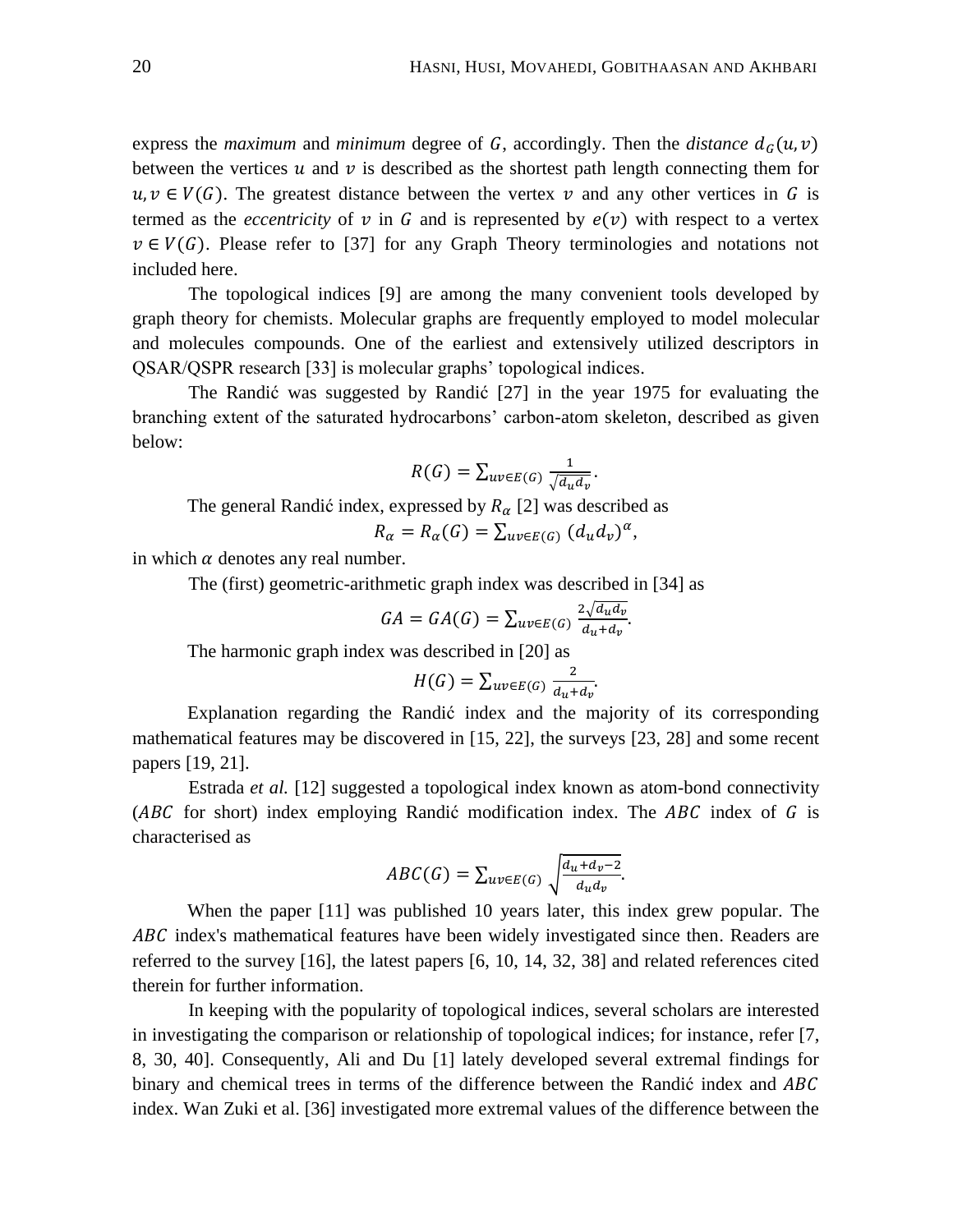Randić index and  $ABC$  index for chemical trees and obtained an upper bound for such trees with given number of pendant vertices. Provided that the maximum vertex degree in  $T$  is at most 3 (4, accordingly), it is considered to be a binary tree (chemical tree, accordingly).

For  $n \geq 3$ , provided that G denotes an *n*-vertex connected graph, the difference of ABC and Randić indices is expressed by  $ABC - R$  index and is characterized as follows:

$$
(ABC - R)(G) = \sum_{uv \in E(G)} \frac{\sqrt{d_u + d_v - 2} - 1}{\sqrt{d_u d_v}}.
$$

Notice that  $(ABC - R)(G) \ge 0$  with equality attains when G is isomorphic to  $P_3$ , the 3-vertex path graph. We consider  $n \geq 4$  for the remaining part of this paper.

The first Zagreb index may also be represented as a sum over  $G$  edges [17],

$$
M_1(G) = \sum_{uv \in E(G)} (d_u + d_v).
$$

Further results on Zagreb indices please refer to [13, 35, 39], recent surveys [3, 4] and the references cited therein.

The reciprocal products' sum degrees of adjacent vertices' pairs [31] is equal to the modified second Zagreb index  $\mathcal{M}_2^*(G)$ , that is,

$$
\mathcal{M}_2^*(G) = \sum_{uv \in E(G)} \frac{1}{d_u d_v}
$$

In [18], the latest version of Zagreb indices is characterized as given below:

$$
M_1^*(G) = \sum_{uv \in E(G)} [e(u) + e(v)],
$$
  
\n
$$
M_1^{**}(G) = \sum_{uv \in V(G)} (e(u))^2,
$$
  
\n
$$
M_2^*(G) = \sum_{uv \in E(G)} e(u)e(v).
$$

The disparity between the two topological indices was not taken into account, considering the apparent cause that it might have positive, zero, or negative values for structurally similar graphs. We expect to fill up some of the gaps in this work. We establish some new relations between the difference of ABC and Randić indices with some well-known topological indices.

## **2. RELATION BETWEEN THE DIFFERENCE OF ABC INDEX AND RANDIĆ INDEX WITH RESPECT TO OTHER TOPOLOGICAL INDICES**

This section contains some relations between the difference of ABC index and Randić index (or  $ABC - R$  index) with some other topological indices. We will make use of the following mathematical inequalities of real number sequences.

**Theorem 1.** (Jensen's inequality [25, 24]) *Let*  $p = (p_i)$ ,  $i = 1, 2, ..., n$ , *resembles a sequence of non-negative real numbers, as well as*  $a = (a_i)$ ,  $i = 1, 2, ..., n$ , *resembles a sequences of positive real numbers. Therefore, for any real number r with*  $r \geq 1$  *or*  $r \leq 0$ *,* 

$$
\sum_{i=1}^{n} p_i a_i^r \sum_{i=1}^{n} p_i \left( \frac{\sum_{i=1}^{n} p_i a_i}{\sum_{i=1}^{n} p_i} \right)^r.
$$
 (1)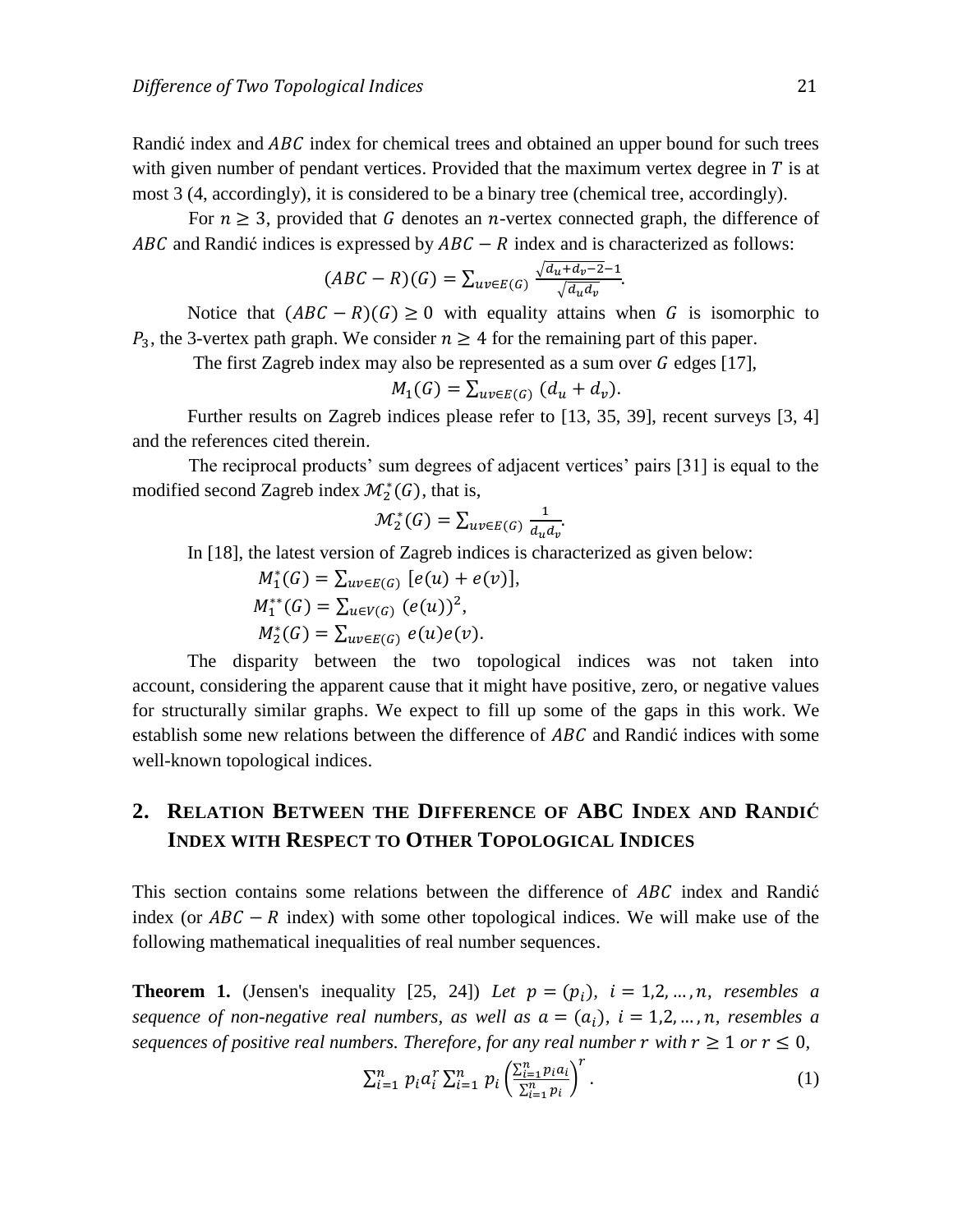**Theorem 2.** ([29, 24]) *Let*  $a = (a_i)$  *and*  $b = (b_i)$ ,  $i = 1, 2, ..., n$ , *resembles two sequences of positive real numbers. With any*  $r \geq 0$ ,

$$
\sum_{i=1}^{n} \frac{a_i^{r+1}}{b^r} \frac{\left(\sum_{i=1}^{n} a_i\right)^{r+1}}{\left(\sum_{i=1}^{n} b_i\right)^r}.
$$
 (2)

We develop an upper bound for the difference of Randić and  $ABC$  indices in regards to the first Zagreb index.

**Theorem 3.** Let G denote a graph with  $m$  edges, minimum degree  $\delta$  and the first *Zagreb index*  $M_1(G)$ *. Therefore* 

$$
(ABC - R)(G) \le \sqrt{(M_1(G) - m)\frac{m}{\delta^2}}.
$$

**Proof.** Let G resembles a graph possessing m edges, minimum degree  $\delta$  as well as the first Zagreb index  $M_1(G)$ . Notice that  $\delta d_v \Delta$  for each  $v \in V(G)$  and by the Cauchy-Schwarz inequality, we acquire

$$
(ABC - R)(G) = \sum_{uv \in E(G)} \frac{\sqrt{d_u + d_v - 2 - 1}}{\sqrt{d_u d_v}}
$$
  
\n
$$
\leq \sqrt{\sum_{uv \in E(G)} (\sqrt{d_u + d_v - 2} - 1)^2 \sum_{uv \in E(G)} \frac{1}{d_u d_v}}
$$
  
\n
$$
= \sqrt{\sum_{uv \in E(G)} (d_u + d_v - 2 + 1 - 2\sqrt{d_u + d_v - 2}) \sum_{uv \in E(G)} \frac{1}{d_u d_v}}
$$
  
\n
$$
< \sqrt{\sum_{uv \in E(G)} (d_u + d_v - 1) \sum_{uv \in E(G)} \frac{1}{d_u d_v}}
$$
  
\n
$$
\leq \sqrt{(M_1(G) - m) \frac{m}{\delta^2}}.
$$

The proof is now completed.

In regards to the modified second Zagreb index, we now establish lower and upper bounds for the difference between the Randić and ABC indices.

**Theorem 4.** Let *G* resembles a graph having *m* edges, minimum degree δ, maximum degree  $\Delta$  as well as modified second Zagreb index  $\mathcal{M}_{2}^{*}(G)$ . Therefore

$$
(\sqrt{2\delta - 2} - 1)\sqrt{\mathcal{M}_2^*(G) + \frac{m(m-1)}{\Delta^2}} \le (ABC - R)(G) \le (\sqrt{2\Delta - 2} - 1)\sqrt{\mathcal{M}_2^*(G) + \frac{m(m-1)}{\delta^2}},
$$

*having equality if and only if denotes a regular graph.* 

**Proof.** Let G resembles a graph having m edges, minimum degree  $\delta$ , maximum degree  $\Delta$ including the modified second Zagreb index  $\mathcal{M}_2^*(G)$ . We recognise that  $2\delta d_i + d_i 2\Delta$  for all edges  $v_i v_j \in E(G)$  and  $\delta d_i \Delta$  for all vertices  $v_i \in V(G)$ . By the  $ABC - R$  index's definition, we obtain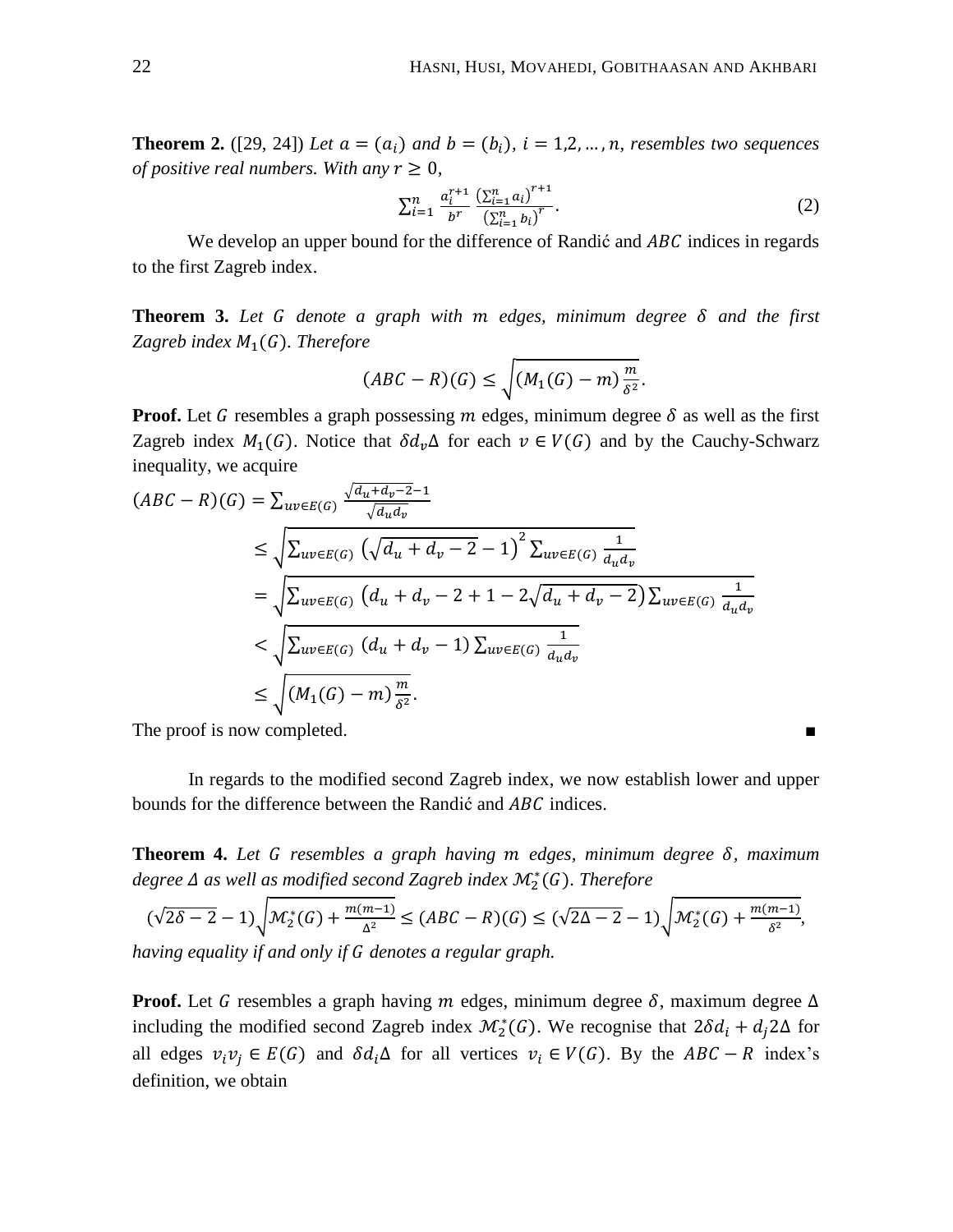$$
(ABC - R(G))^2 = \sum_{u_i v_j \in E(G)} \frac{(\sqrt{a_i + d_j - 2} - 1)^2}{d_i d_j}
$$
  
+  $2 \sum_{u_i v_j \neq v_r v_s \in E(G)} \frac{(\sqrt{a_i + d_j - 2} - 1)}{\sqrt{a_i d_j}} (\frac{\sqrt{a_r + d_s - 2} - 1}{\sqrt{a_r d_s}})$   
 $\leq \sum_{u_i v_j \in E(G)} \frac{(\sqrt{2\Delta - 2} - 1)^2}{d_i d_j} + \sum_{u_i v_j \neq v_r v_s \in E(G)} \frac{(\sqrt{2\Delta - 2} - 1)}{\delta} (\frac{\sqrt{2\Delta - 2} - 1}{\delta})$   
 $= (\sqrt{2\Delta - 2} - 1)^2 (M_2^*(G) + \frac{m(m - 1)}{\delta^2}).$ 

Similarly,

$$
(ABC - R(G))^2 = \sum_{u_i v_j \in E(G)} \frac{(\sqrt{d_i + d_j - 2} - 1)^2}{d_i d_j} + 2 \sum_{u_i v_j \neq v_r v_s \in E(G)} \frac{(\sqrt{d_i + d_j - 2} - 1)}{\sqrt{d_i d_j}} (\frac{\sqrt{d_r + d_s - 2} - 1}{\sqrt{d_r d_s}}) - 1)
$$
  
\n
$$
\geq \sum_{u_i v_j \in E(G)} \frac{(\sqrt{2\delta - 2} - 1)^2}{d_i d_j} + \sum_{u_i v_j \neq v_r v_s \in E(G)} \frac{(\sqrt{2\delta - 2} - 1)}{\Delta} (\frac{\sqrt{2\delta - 2} - 1}{\Delta})
$$
  
\n
$$
= (\sqrt{2\delta - 2} - 1)^2 \left( \mathcal{M}_2^*(G) + \frac{m(m-1)}{\Delta^2} \right).
$$

The equalities are true if and only if  $d_u + d_v = 2\Delta = 2\delta$ , for each  $uv \in E(G)$ indicating that  $G$  refers to a regular graph.  $\blacksquare$ 

**Theorem 5.** Let G resembles a graph having  $n \geq 3$  vertices, m edges, minimum degree  $\delta$ *as well as maximum degree Δ. Therefore* 

$$
\frac{\sqrt{2\delta-2}-1}{\Delta} < (ABC - R)(G) < m\sqrt{2\Delta - 2}.
$$

**Proof.** For the lower bound, we obtain

$$
(ABC - R)(G) = \sum_{u_i v_j \in E(G)} \frac{\sqrt{d_i + d_j - 2} - 1}{\sqrt{d_i d_j}} > \frac{\sum_{u_i v_j \in E(G)} \sqrt{d_i + d_j - 2} - 1}{\sum_{u_i v_j \in E(G)} \sqrt{d_i d_j}}.
$$

Provided that  $2\delta \le d_i + d_j \le 2\Delta$  for all edges  $v_i v_j \in E(G)$ , we acquire

$$
\frac{\sum_{u_i v_j \in E(G)} \sqrt{d_i + d_j - 2} - 1}{\sum_{u_i v_j \in E(G)} \sqrt{d_i d_j}} > \frac{\sqrt{2\delta - 2} - 1}{\Delta}.
$$

Since

$$
\sum_{u_iv_j\in E(G)}\frac{\sqrt{a_i+a_j-2}-1}{\sqrt{a_id_j}} < \sum_{u_iv_j\in E(G)}\sqrt{d_i+d_j-2},
$$

and by employing the Cauchy-Schwarz inequality, we get

$$
\sum_{u_i v_j \in E(G)} \sqrt{d_i + d_j - 2} < \sqrt{\sum_{u_i v_j \in E(G)} 1 \sum_{u_i v_j \in E(G)} (d_i + d_j - 2)}
$$

Provided that  $2\delta \le d_i + d_j \le 2\Delta$  for all edges  $v_i v_j \in E(G)$ , we obtain

$$
\sqrt{\sum_{u_i v_j \in E(G)} 1 \sum_{u_i v_j \in E(G)} (d_i + d_j - 2)} < \sqrt{\sum_{u_i v_j \in E(G)} 1 \sum_{u_i v_j \in E(G)} 2\Delta - 2}
$$
  
=  $m\sqrt{2\Delta - 2}$ .

The proof is then completed. ■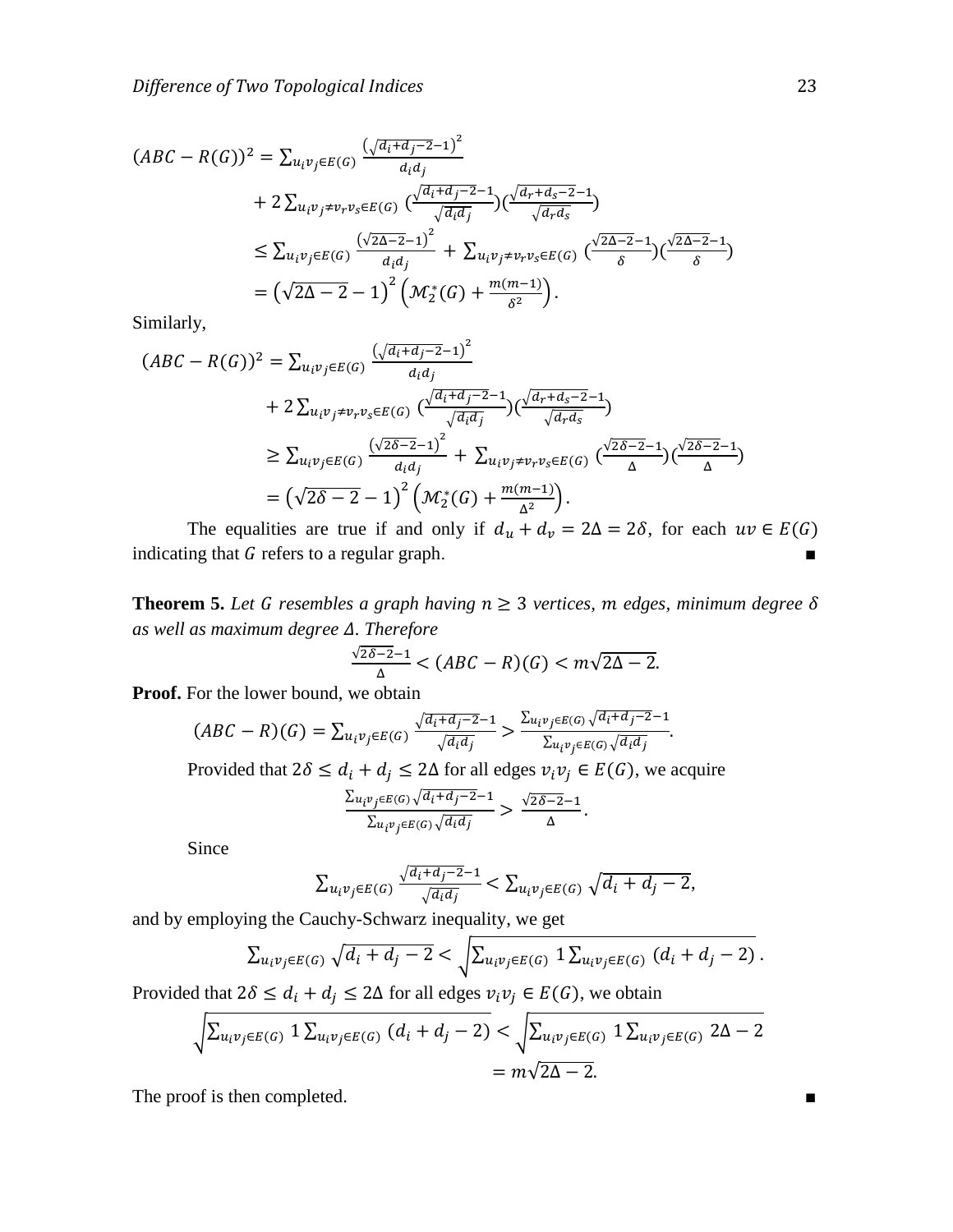**Theorem 6.** Let G resembles a graph having m edges, p pendant vertices, minimum  $degree \delta$  as well as maximum degree  $\Delta$ . Therefore

$$
\frac{\sqrt{2\delta-2}-1}{\Delta}(m-p)+\frac{\sqrt{\delta-1}-1}{\sqrt{\Delta}}p \leq (ABC-R)(G) \leq \frac{\sqrt{2\Delta-2}-1}{\delta}(m-p)+\frac{\sqrt{\Delta-1}-1}{\sqrt{\delta}}p
$$

with equality if and only if G resembles a regular graph.

**Proof.** Provided that  $2\delta \leq d_i + d_j \leq 2\Delta$  for all edges  $v_i v_j \in E(G)$  and  $\delta \leq d_i \leq \Delta$  for all vertices  $v_i \in V(G)$ . In addition to from the  $ABC - R$  index's definition, we obtain

$$
(ABC - R)(G) = \sum_{\substack{u_i v_j \in E(G) \\ d_i, d_j \neq 1}} \frac{\sqrt{a_i + d_j - 2} - 1}{\sqrt{a_i a_j}} + \sum_{\substack{u_i v_j \in E(G) \\ d_i = 1}} \frac{\sqrt{a_i + d_j - 2} - 1}{\sqrt{a_i a_j}}
$$
  
\n
$$
\leq \sum_{\substack{u_i v_j \in E(G) \\ d_i, d_j \neq 1}} \frac{\sqrt{2\Delta - 2} - 1}{\delta} + \sum_{\substack{u_i v_j \in E(G) \\ d_i = 1}} \frac{\sqrt{1 + d_j - 2} - 1}{\sqrt{a_j}}
$$
  
\n
$$
\leq \sum_{\substack{u_i v_j \in E(G) \\ d_i, d_j \neq 1}} \frac{\sqrt{2\Delta - 2} - 1}{\delta} + \sum_{\substack{u_i v_j \in E(G) \\ d_i = 1}} \frac{\sqrt{1 + \Delta - 2} - 1}{\sqrt{\delta}}
$$
  
\n
$$
= \frac{\sqrt{2\Delta - 2} - 1}{\delta} (m - p) + \frac{\sqrt{\Delta - 1} - 1}{\sqrt{\delta}} p.
$$

Similarly,

$$
(ABC - R) = \sum_{\substack{u_i v_j \in E(G) \\ d_i, d_j \neq 1}} \frac{\sqrt{a_i + d_j - 2} - 1}{\sqrt{a_i d_j}} + \sum_{\substack{u_i v_j \in E(G) \\ d_i = 1}} \frac{\sqrt{a_i + d_j - 2} - 1}{\sqrt{a_i d_j}}
$$
  
\n
$$
\geq \sum_{\substack{u_i v_j \in E(G) \\ d_i, d_j \neq 1}} \frac{\sqrt{2\delta - 2} - 1}{\Delta} + \sum_{\substack{u_i v_j \in E(G) \\ d_i = 1}} \frac{\sqrt{1 + d_j - 2} - 1}{\sqrt{d_j}}
$$
  
\n
$$
\geq \sum_{\substack{u_i v_j \in E(G) \\ d_i, d_j \neq 1}} \frac{\sqrt{2\delta - 2} - 1}{\Delta} + \sum_{\substack{u_i v_j \in E(G) \\ d_i = 1}} \frac{\sqrt{1 + \delta - 2} - 1}{\sqrt{\Delta}}
$$
  
\n
$$
= \frac{\sqrt{2\delta - 2} - 1}{\Delta} (m - p) + \frac{\sqrt{\delta - 1} - 1}{\sqrt{\Delta}} p.
$$

The equalities are true if and only if  $d_u + d_v = 2\Delta = 2\delta$ , for every  $uv \in E(G)$  indicating that  $G$  resembles a regular graph.

We now determine an upper bound for the difference of Randić and ABC indices with respect to Randić index.

**Theorem 7.** Let G resembles a tree having n vertices. Therefore  $(ABC - R)(G) \leq R(G)(\sqrt{n-2} - 1),$ 

*with equality if and only if denotes a star graph.* 

**Proof** .Provided that  $d_i + d_j \le n$ , for every  $u_i v_j \in E(G)$ . Moreover, from the ABC – R index's definition, we obtain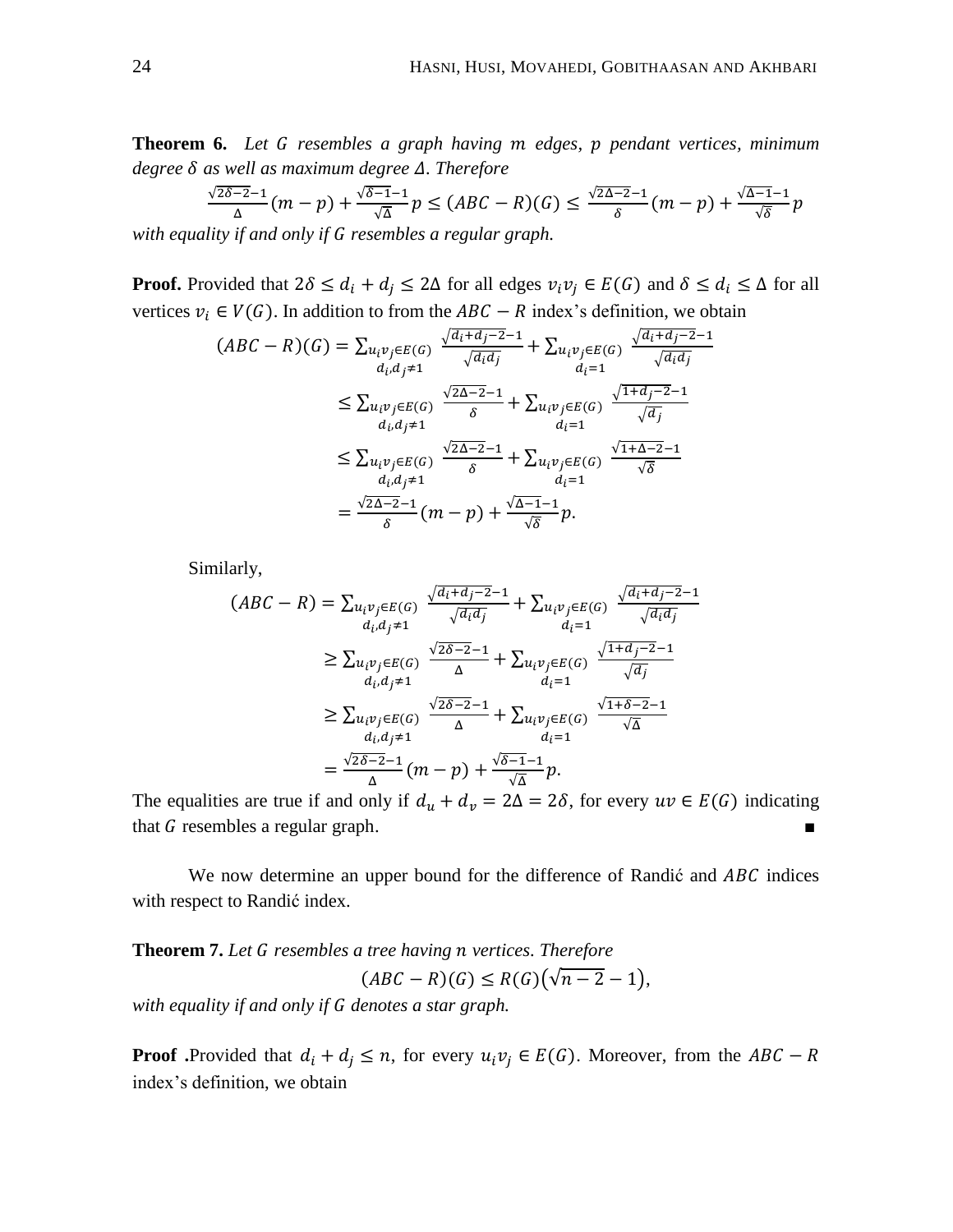$$
(ABC - R)(G) = \sum_{u_i v_j \in E(G)} \frac{\sqrt{a_i + d_j - 2} - 1}{\sqrt{a_i d_j}} \le \sum_{u_i v_j \in E(G)} \frac{\sqrt{n - 2} - 1}{\sqrt{a_i d_j}}
$$
  
=  $\sqrt{n - 2} - 1 \sum_{u_i v_j \in E(G)} \frac{1}{\sqrt{d_i d_j}}$   
=  $(\sqrt{n - 2} - 1)R(G).$ 

The equality is true if and only if  $d_u + d_v = n$ , for every  $uv \in E(G)$ , implying that G expresses a star graph.

**Theorem 8.** Let G resembles a graph having  $m$  edges, minimum degree  $\delta$  as well as *maximum degree*  $\Delta$ *. Therefore* 

$$
(ABC - R)(G) \le m\left(\frac{\sqrt{2\Delta - 2} - 1}{\delta}\right).
$$

*with equality holds if and only if denotes a regular graph.* 

**Proof.** By the  $ABC - R$  index's definition and from Cauchy-Scharwz inequality, we obtain

$$
(ABC - R(G))^2 = \left(\sum_{u_i v_j \in E(G)} \frac{\sqrt{d_i + d_j - 2} - 1}{\sqrt{d_i d_j}}\right)^2
$$
  
\n
$$
\leq m \sum_{u_i v_j \in E(G)} \left(\frac{\sqrt{d_i + d_j - 2} - 1}{\sqrt{d_i d_j}}\right)^2
$$
  
\n
$$
\leq m \sum_{u_i v_j \in E(G)} \left(\frac{\sqrt{2\Delta - 2} - 1}{\delta}\right)^2
$$
  
\n
$$
= m^2 \left(\frac{\sqrt{2\Delta - 2} - 1}{\delta}\right)^2.
$$

The equalities are true if and only if  $d_u + d_v = 2\Delta = 2\delta$ , for every  $uv \in E(G)$ , implying that  $G$  resembles a regular graph.

**Lemma 1.** (Pólya-Szegö inequality [26]). *Given that*  $0 < m_1 \le x_i \le M_1$  *as well as*  $0 < m_2 \le y_i \le M_2$ , for  $1 \le i \le n$ . Then

$$
\sum_{i=1}^{n} x_i^2 \sum_{i=1}^{n} y_i^2 \frac{1}{4} \left( \sqrt{\frac{M_1 M_2}{m_1 m_2}} + \sqrt{\frac{m_1 m_2}{M_1 M_2}} \right)^2 (\sum_{i=1}^{n} x_i y_i)^2.
$$
 (3)

**Theorem 9.** Let G resembles a graph having  $m$  edges, minimum degree  $\delta$  as well as *maximum degree*  $\Delta > 1$ *. Therefore* 

$$
(ABC - R)(G) \ge \frac{m^{\frac{\sqrt{2\delta - 2} - 1}{\Delta}}}{\frac{1}{2} \left( \sqrt{\frac{\Delta(\sqrt{2\Delta - 2} - 1)}{\delta(\sqrt{2\delta - 2} - 1)}} + \sqrt{\frac{\delta(\sqrt{2\delta - 2} - 1)}{\Delta(\sqrt{2\Delta - 2} - 1)}} \right)^{2}}
$$

*with equality if and only if denotes a regular graph.*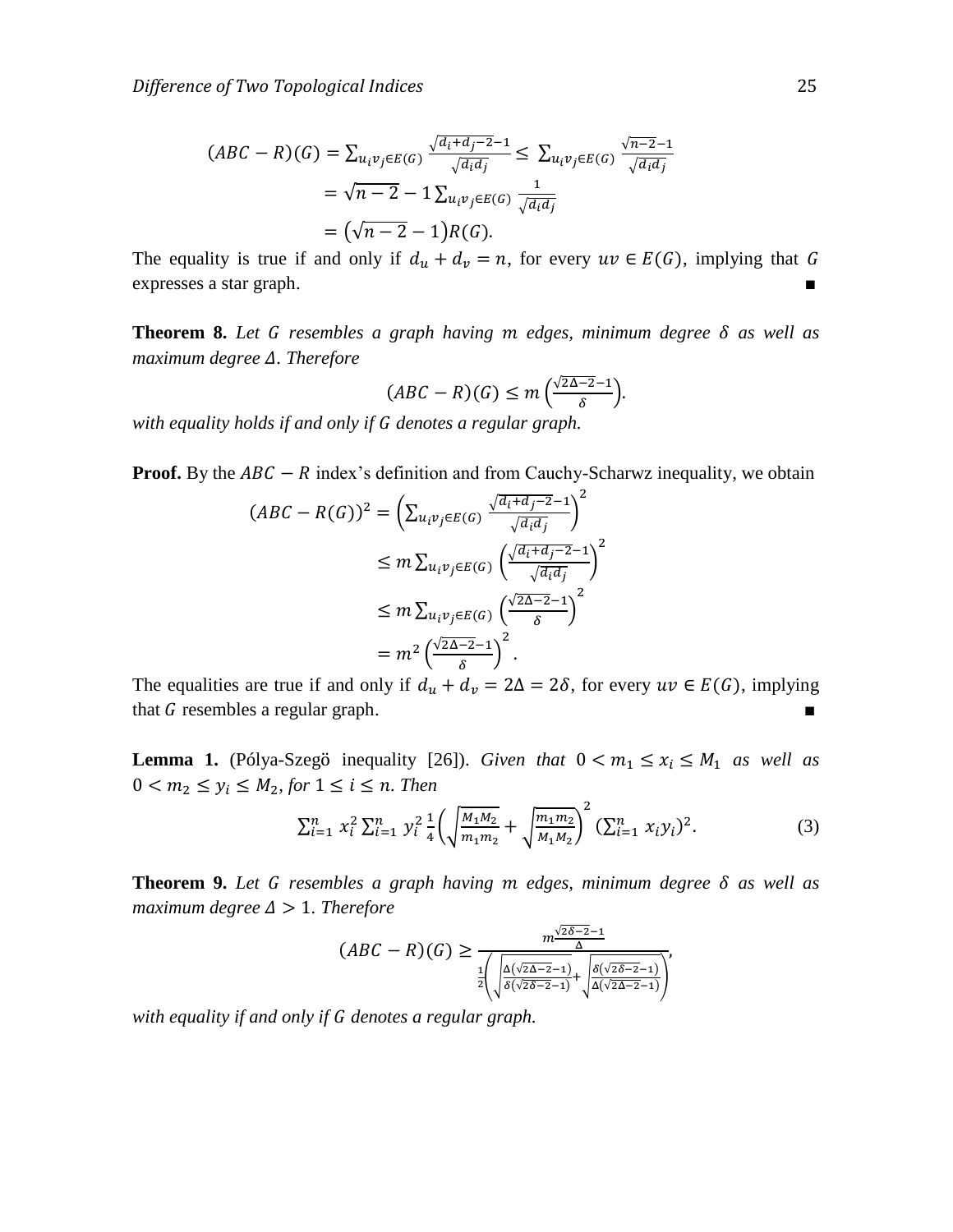**Proof.** For 
$$
x_i = \frac{\sqrt{d_i + d_j - 2} - 1}{\sqrt{d_i d_j}}
$$
,  $y_i = 1$ ,  $M_1 = \frac{\sqrt{2\Delta - 2} - 1}{\delta}$ ,  $m_1 = \frac{\sqrt{2\delta - 2} - 1}{\Delta}$  and  $M_2 = m_2 = 1$ , by Inequality (3), we have

$$
\sum_{u_i v_j \in E(G)} \left( \frac{\sqrt{d_i + d_j - 2} - 1}{\sqrt{d_i d_j}} \right)^2 \sum_{u_i v_j \in E(G)} 1 \le \frac{1}{4} \left( \sqrt{\frac{\Delta(\sqrt{2\Delta - 2} - 1)}{\delta(\sqrt{2\delta - 2} - 1)}} + \sqrt{\frac{\delta(\sqrt{2\delta - 2} - 1)}{\Delta(\sqrt{2\Delta - 2} - 1)}} \right)^2
$$
\n
$$
\left( \sum_{u_i v_j \in E(G)} \frac{\sqrt{d_i + d_j - 2} - 1}{\sqrt{d_i d_j}} \right)^2.
$$
\n(4)

Furthermore, provided that  $2\delta d_i + d_i 2\Delta$  for all edges  $v_i v_j \in E(G)$ , we now obtain

$$
\sum_{u_i v_j \in E(G)} \left(\frac{\sqrt{d_i + d_j - 2} - 1}{\sqrt{d_i d_j}}\right)^2 \sum_{u_i v_j \in E(G)} 1 \sum_{u_i v_j \in E(G)} \left(\frac{\sqrt{2\delta - 2} - 1}{\Delta}\right)^2 \sum_{u_i v_j \in E(G)} 1
$$
\n
$$
= m^2 \left(\frac{\sqrt{2\delta - 2} - 1}{\Delta}\right)^2.
$$
\n(5)

Now the proof follows immediately from Inequalities 4 and 5. The equalities are true if and only if  $d_u + d_v = 2\Delta = 2\delta$ , for every  $uv \in E(G)$ , implying that G resembles a regular graph. ■

Thus, we now give an upper bound for the difference of Randić and ABC indices in respect to general Randić index  $R_{\alpha}$  when  $\alpha = -1$ .

**Theorem 10.** Let G resembles a connected graph having m edges. Therefore

$$
(ABC - R)(G) \le \sqrt{m(\sqrt{2\Delta - 2} - 1)\left(\frac{m\sqrt{2\Delta - 2}}{\delta^2} - R_{-1}(G)\right)}.
$$

**Proof.** Setting  $r = 2$ ,  $a_{uv} = \frac{1}{\sqrt{2}}$  $\frac{1}{\sqrt{d_u d_v}}$  and  $p_{uv} = \sqrt{d_u + d_v - 2 - 1}$  for every  $E(G)$ , applying Theorem 1 as well as definition of  $ABC - R$  index, we obtain

$$
\frac{m\sqrt{2\Delta-2}}{\delta^2} - R_{-1}(G) \ge \sum_{uv \in E(G)} \frac{\sqrt{d_u + d_v - 2}}{d_u d_v} - \sum_{uv \in E(G)} \frac{1}{d_u d_v}
$$
\n
$$
= \sum_{uv \in E(G)} \frac{\sqrt{d_u + d_v - 2} - 1}{d_u d_v}
$$
\n
$$
= \sum_{uv \in E(G)} \frac{\sqrt{d_u + d_v - 2} - 1}{(\sqrt{d_u d_v})^2}
$$
\n
$$
\ge \sum_{uv \in E(G)} (\sqrt{d_u + d_v - 2} - 1) \left( \frac{\sum_{uv \in E(G)} \frac{\sqrt{d_u + d_v - 2} - 1}{\sqrt{d_u d_v}}}{\sum_{uv \in E(G)} \sqrt{d_u + d_v - 2} - 1} \right)^2
$$
\n
$$
= \frac{\left( \sum_{uv \in E(G)} \frac{\sqrt{d_u + d_v - 2} - 1}{\sqrt{d_u d_v}} \right)^2}{\sum_{uv \in E(G)} (\sqrt{d_u + d_v - 2} - 1)}
$$
\n
$$
= \frac{(ABC - R)^2}{\sum_{uv \in E(G)} \sqrt{d_u + d_v - 2} - \sum_{uv \in E(G)} 1}
$$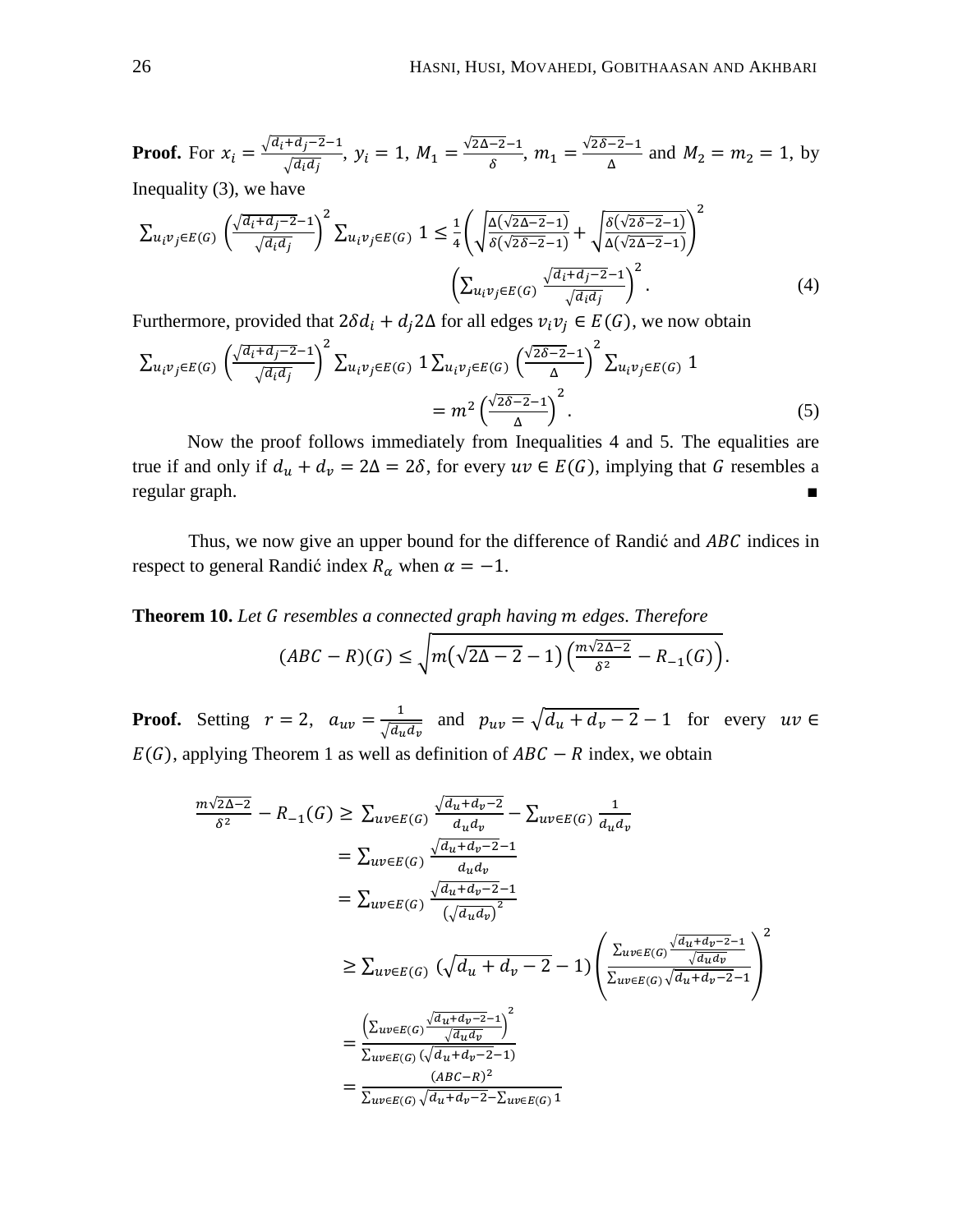$$
\geq \frac{(ABC-R)^2}{m(\sqrt{2\Delta-2}-1)},
$$

which implies the desired bound.

An upper bound for the difference of Randić and  $ABC$  indices in respect to general Randić index  $R_{\alpha}$  when  $\alpha = -\frac{1}{4}$  $\frac{1}{4}$  is given below.

**Theorem 11.** Let G resembles a connected graph having m edges as well as minimum *degree* δ. Thus

$$
(ABC - R)(G) \ge \frac{(R_{-\frac{1}{4}}(G))^2 \sqrt{2\delta - 2}}{m}.
$$

**Proof.** Setting  $r = 1$ ,  $a_{uv} = \frac{1}{4\sqrt{3}}$  $\frac{1}{\sqrt[4]{d_u d_v}}$  and  $b_{uv} = \frac{1}{\sqrt{d_u + d_v}}$  $\frac{1}{\sqrt{d_u+d_v-2}-1}$  for every  $uv \in E(G)$ , applying Theorem 2 and definition of  $ABC - R$  index, we obtain

$$
(ABC - R)(G) = \sum_{uv \in E(G)} \frac{\left(\frac{1}{4/d_{u}d_{v}}\right)^{2}}{\frac{1}{\sqrt{d_{u} + d_{v} - 2} - 1}}
$$

$$
\geq \frac{\left(\sum_{uv \in E(G)} \frac{1}{4/d_{u}d_{v}}\right)^{2}}{\left(\sum_{uv \in E(G)} \frac{1}{\sqrt{d_{u} + d_{v} - 2} - 1}\right)}
$$

$$
= \frac{\left(R_{-\frac{1}{4}}(G)\right)^{2}}{\left(\sum_{uv \in E(G)} \frac{1}{\sqrt{d_{u} + d_{v} - 2} - 1}\right)}
$$

$$
\geq \frac{\left(R_{-\frac{1}{4}}(G)\right)^{2}}{\left(\sum_{uv \in E(G)} \frac{1}{\sqrt{d_{u} + d_{v} - 2}}\right)}
$$

$$
\geq \frac{\left(R_{-\frac{1}{4}}(G)\right)^{2}}{\frac{1}{\sqrt{2\delta - 2}}},
$$

as well as implying the desired bound.

Therefore, we introduce a relation between the difference of Randić and ABC indices with geometric-arithmetic index.

**Theorem 12.** Let G resembles a connected graph having  $\delta \geq 2$  edges and geometric*arithmetic index GA(G). Therefore* 

$$
(ABC - R)(G) \le \frac{(GA(G))^{2/3} \Delta^{2/3} (\sqrt{2\Delta - 2} - 1)}{\delta^{5/3}}.
$$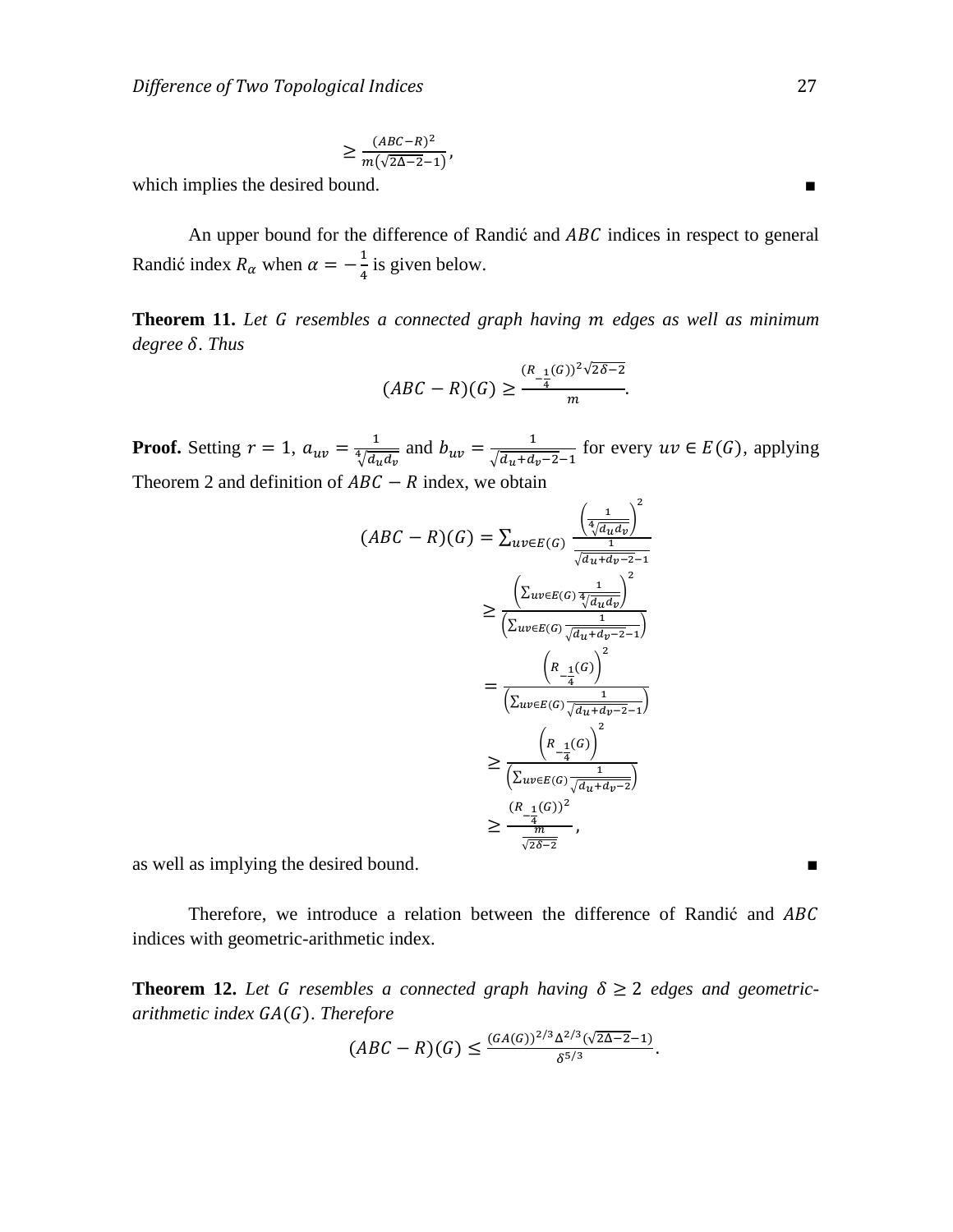**Proof.** Setting  $r = 2$ ,  $a_{uv} = \frac{\sqrt{d}}{2}$  $\frac{d_u + d_v - 2 - 1}{\sqrt{d_u d_v}}$  and  $b_{uv} = \frac{2\sqrt{d_u}}{d_u + d_v}$  $\frac{\partial \overline{\mathcal{A}} u_u u_v}{\partial u_d + d_v}$  for every  $uv \in E(G)$ , applying Theorem 2 as well as definition of  $ABC - R$  index, we obtain

$$
\frac{(\sqrt{2}\Delta - 2 - 1)^{3} \Delta^{2}}{\delta^{3}} \geq \sum_{uv \in E(G)} \frac{(\sqrt{d_{u} + d_{v} - 2} - 1)^{3} (d_{u} + d_{v})^{2}}{4^{3} \sqrt{(d_{u} d_{v})^{5}}}
$$
\n
$$
= \sum_{uv \in E(G)} \frac{\left(\frac{\sqrt{d_{u} + d_{v} - 2} - 1}{\sqrt{d_{u} d_{v}}}\right)^{3}}{\left(\frac{2\sqrt{d_{u} d_{v}}}{d_{u} + d_{v}}\right)^{2}}
$$
\n
$$
\geq \frac{\left(\sum_{uv \in E(G)} \frac{\sqrt{d_{u} + d_{v} - 2} - 1}{\sqrt{d_{u} d_{v}}}\right)^{3}}{\left(\sum_{uv \in E(G)} \frac{2\sqrt{d_{u} d_{v}}}{d_{u} + d_{v}}\right)^{2}}
$$
\n
$$
= \frac{((ABC - R)(G))^{3}}{(GA(G))^{2}},
$$

as well as implying the desired bound. ■

Relation between the difference of Randić and  $ABC$  indices with Harmonic index is provided below.

**Theorem 13.** Let G resembles a graph having m edges, minimum degree  $\delta$  and maximum  $degree \Delta$ , as well as Harmonic index  $H(G)$ . Therefore

$$
(ABC - R)(G) \ge \frac{m\sqrt{2\Delta - 2}}{\delta} - H(G).
$$

**Proof.** By using geometric and arithmetic inequalities and definition of  $ABC - R$  index, we possess

$$
(ABC - R)(G) = \sum_{uv \in E(G)} \frac{\sqrt{d_u + d_v - 2} - 1}{\sqrt{d_u d_v}}
$$
  
\n
$$
\geq \sum_{uv \in E(G)} \frac{2\sqrt{d_u + d_v - 2} - 2}{d_u + d_v}
$$
  
\n
$$
= \sum_{uv \in E(G)} \frac{2\sqrt{d_u + d_v - 2}}{d_u + d_v} - \sum_{u_i v_j \in E(G)} \frac{2}{d_u + d_v}
$$
  
\n
$$
\geq \frac{m\sqrt{2\Delta - 2}}{\delta} - H(G),
$$

as well as implying the desired bound.

## **3. CONCLUSIONS**

We derived some bounds for the difference of Randić index and atom-bond connectivity ABC index (shortly called  $ABC - R$  index) in this research, as well as its connection with certain other topological indices. Given the amount of study done on the Randić and atombond connectivity indices, it is suprising that these two well-known indices were not

п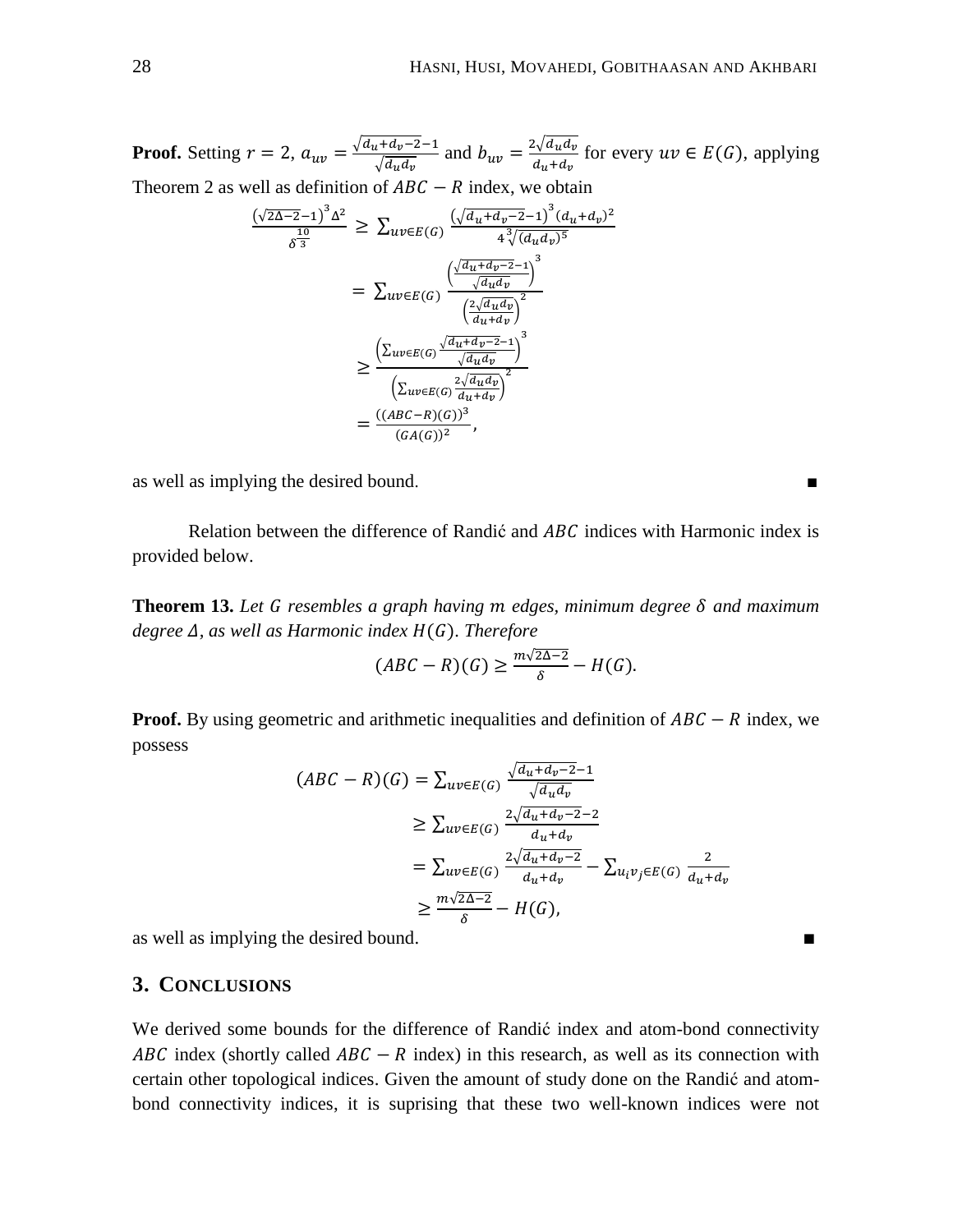compared directly. Hence, this study fills the gap and may act as an eye-opener for further research into the characterization of graphs with maximum or minimum values for the difference of Randić and  $ABC$  indices. Moreover, Chen and Guo [5] demonstrated that when one edge is removed from a graph, the  $ABC$  index of the graph reduces. It is also worth looking at what occurs to the  $ABC - R$  index when an edge is removed.

To round off the paper, we suggest the following open issues:

**Problem 1.** Does the bound to be obtained better than the existing ones and it is possible to sharpen the bounds to be obtained?

**Problem 2.** Characterize the graphs with maximum or minimum values for the difference of Randić and  $(ABC)$  indices with certain parameters, for instance, matching number, chromatic number, domination number etc.

**Problem 3.** Study the behaviour of the  $ABC - R$  index either increase or decrease when any edge is deleted.

**ACKNOWLEDGEMENT.** The authors would like to thank the anonymous referee for his/her constructive and valuable comments which improved the paper. A very deep appreciation to Dr. Akbar Jahanbani from Azarbaijan Shahid Madani University, Tabriz, Iran for fruitful discussions and ideas that resulted in many theorems in this paper.

#### **REFERENCES**

- 1. A. Ali and Z. Du, On the difference between atom-bond connectivity index and Randić index of binary and chemical trees, *Int. J. Quantum Chem.* **117** (2017) e25446.
- 2. B. Bollobás and P. Erdös, Graphs of extremal weights, *Ars Combin.* **50** (1998) 225–233.
- 3. B. Borovićanin, K. C. Das, B. Furtula and I. Gutman, Zagreb indices: Bounds and extremal graphs, in: I. Gutman, B. Furtula, K. C. Das, E. Milovanović and I. Milovanović (Eds.), *Bounds in Chemical Graph Theory-Basics*, Univ. Kragujevac, Kragujevac, 2017, pp. 76–153.
- 4. B. Borovićanin, K. C. Das, B. Furtula and I. Gutman, Bounds for Zagreb indices, *MATCH Commun. Math. Comput. Chem.* **78** (2017) 17–100.
- 5. J. Chen and X. Guo, Extreme atom-bond connectivity index of graphs, *MATCH Commun. Math. Comput. Chem.* **65** (2011) 713–722.
- 6. Q. Cui, Q. Qian and L. Zhong, The maximum atom-bond connectivity index for graphs with edge-connectivity one, *Discrete Appl. Math.* **220** (2017) 170–173.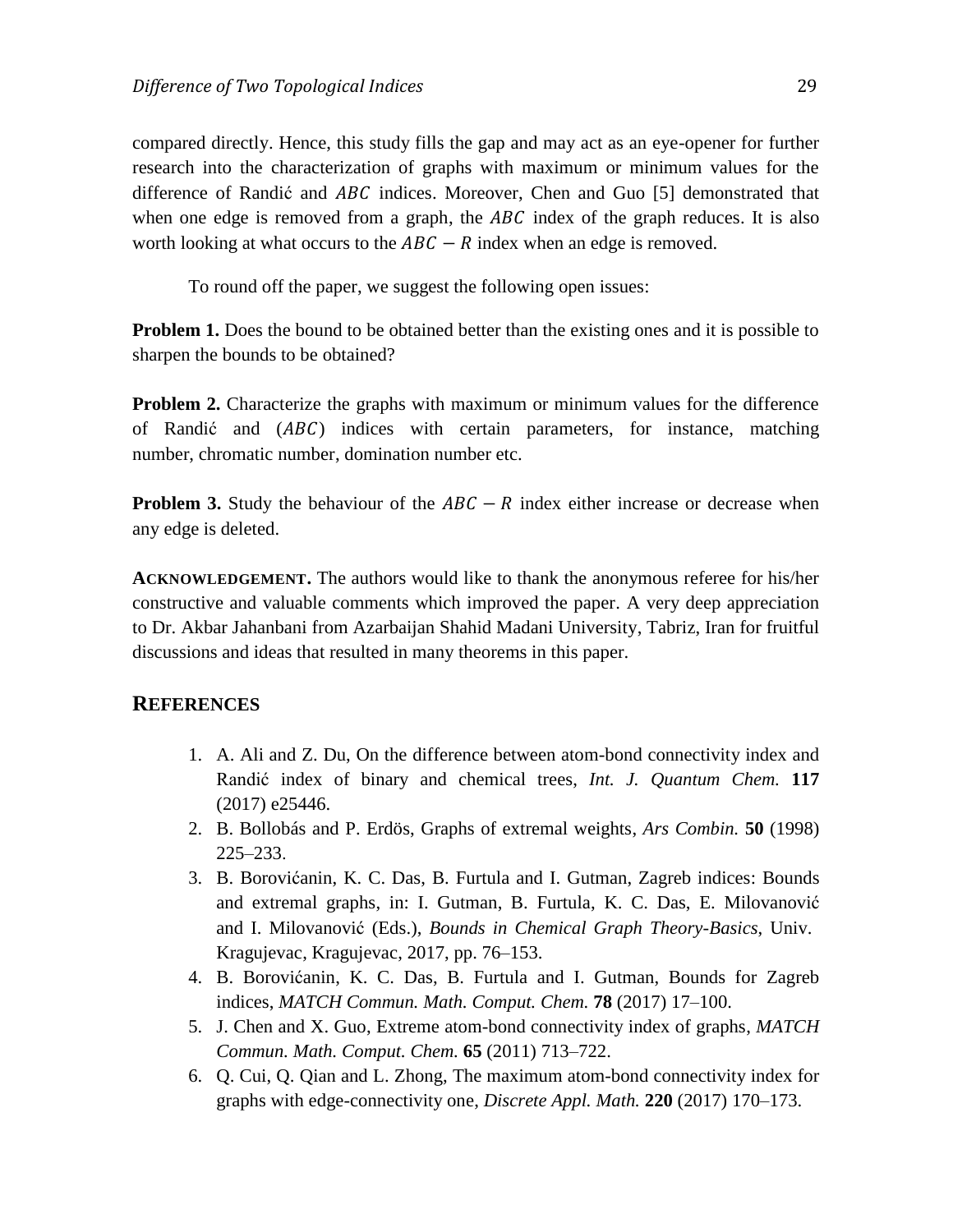- 7. K. C. Das, S. Das and B. Zhou, Sum-connectivity index of a graph, *Front. Math. China* **11** (1) (2016) 47–54.
- 8. K. C. Das and N. Trinajstić, Comparison between the first geometric-arithmetic index and atom-bond connectivity index, *Chem. Phys. Lett.* **497** (2010) 149– 151.
- 9. J. Devillers and A. T. Balaban (Eds*.*), *Topological Indices and Related Descriptors in QSAR and QSPR*, Gordon and Breach, Amsterdam, The Netherlands, 1999.
- 10. D. Dimitrov, On the structural properties of trees with minimal atom-bond connectivity index II: Bounds on  $B_1$ - and  $B_2$ -branches, *Discrete Appl. Math.* **204** (2016) 90–116.
- 11. E. Estrada, Atom-bond connectivity and energetic of branched alkanes, *Chem. Phys. Lett.* **463** (2008) 422–425.
- 12. E. Estrada, L. Torres, L. Rodriguez and I. Gutman, An atom-bond connectivity index: modelling the enthalpy of formation of alkanes, *Indian J. Chem. Sect. A* **37** (1998) 849–855.
- 13. B. Furtula, I. Gutman and S. Ediz, On the difference of Zagreb indices, *Discrete Appl. Math.* **178** (2014) 83–88.
- 14. Y. Gao and Y. Shao, The smallest  $ABC$  index of trees with n pendant vertices, *MATCH Commun. Math. Comput. Chem.* **76** (1) (2016) 141–158.
- 15. I. Gutman and B. Furtula, *Recent Results in the Theory of Randić Index*, in: *Mathematical Chemistry Monograph* **6**, University of Kragujevac, Kragujevac, 2008.
- 16. I. Gutman, B. Furtula, M. B. Ahmadi, S. A. Hosseini, P. S. Nowbandegani and M. Zarrinderakht, The *ABC* index conundrum, *Filomat* 27 (2013) 1075–1083.
- 17. I. Gutman and N. Trinajstić, Graph theory and molecular orbitals. Total  $\pi$ electron energy of alternant hydrocarbons, *Chem. Phys. Lett.* **17** (1972) 535– 538.
- 18. M. Ghorbani and M. A. Hosseinzadeh, A new version of Zagreb indices, *Filomat* **26** (1) (2012) 93–100.
- 19. N. M. Husin, R. Hasni, Z. Du and A. Ali, More results on extremum Randić indices of (molecular) trees, *Filomat* **32** (10) (2018) 3581–3590.
- 20. S. M. Hosamani, B. B. Kulkarni, R. G. Boli and V. M. Gadag: QSPR analysis of certain graph theoretical matrices and their corresponding energy, *Appl. Math. Nonlin. Sci*. **2** (2017) 131–150.
- 21. J. Li, S. Balachandran, S. K. Ayyaswamy and Y. B. Venkatakrishnan, The Randić indices of trees, unicyclic graphs and bicyclic graphs, *Ars Combin.* **127** (2016) 409–419.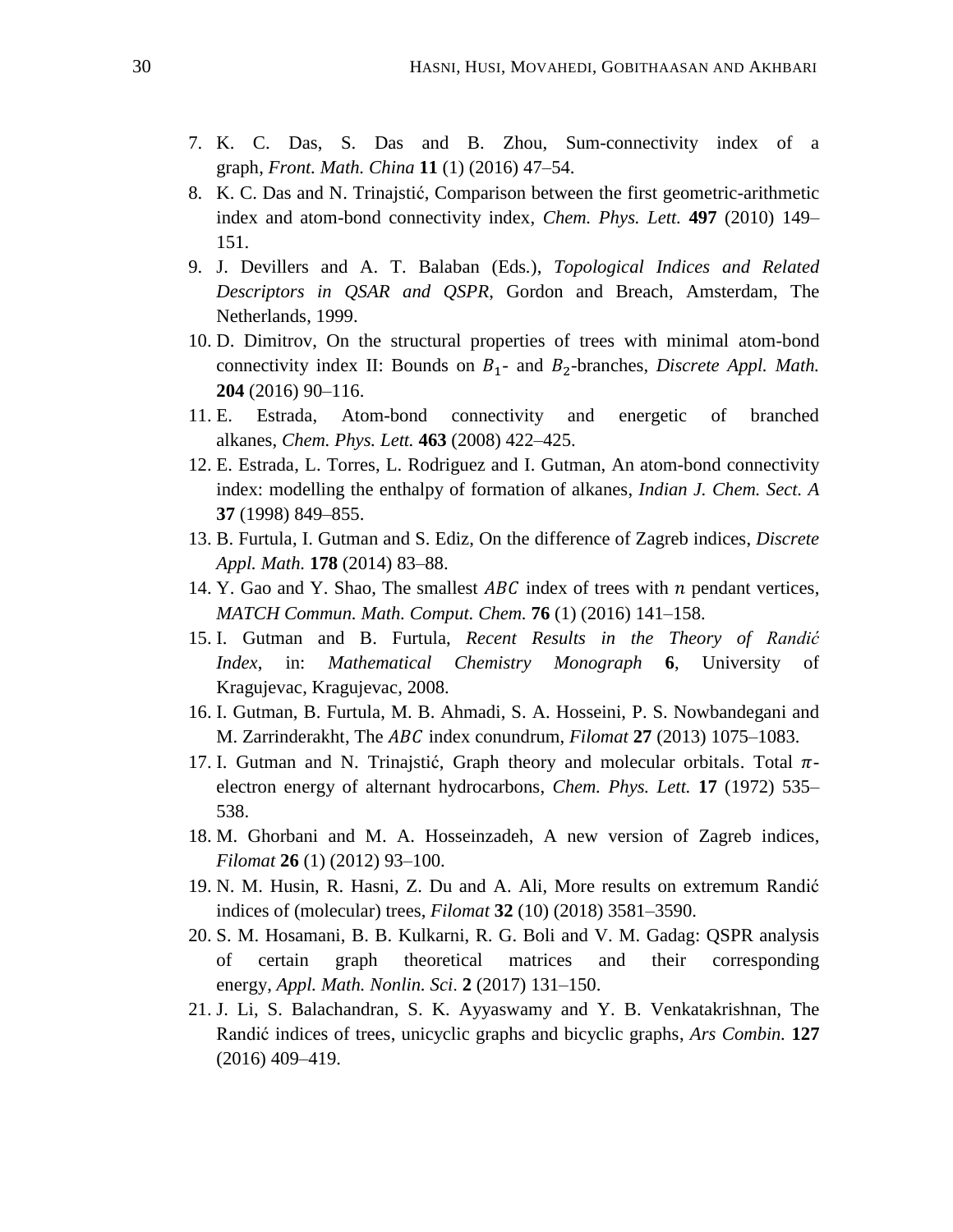- 22. X. Li and I. Gutman, Mathematical aspects of Randić-type molecular structure descriptors, in: *Mathematical Chemistry Monograph* **1**, University of Kragujevac, Kragujevac, Serbia, 2006.
- 23. X. Li and Y. Shi, A survey on the Randić index, *MATCH Commun. Math. Comput. Chem.* **59** (2008) 127–156.
- 24. J. B. Liu, M. M. Matejić, E. I. Milovanović and I. Z. Milovanović, Some new inequalities for the forgotten topological index and coindex of graphs, *MATCH Commun. Math. Comput. Chem.* **84** (3) (2020) 719–738.
- 25. D. S. Mitrinović, J. E. Pečarić and A. M. Fink*, Classical and New Inequalities in Analysis*, Dordrecht, Netherlands: Kluwer, 1993.
- 26. G. Pólya and G. Szegö, *Problems and Theorems in Analysis, Series, Integral Calculus, Theory of Functions*, Springer-Verlag, Berlin, 1972.
- 27. M. Randić, On characterization of molecular branching, *J. Amer. Chem. Soc.* **97** (1975) 6609–6615.
- 28. M. Randić, On the history of the Randić index and emerging hostility towards chemical graph theory, *MATCH Commun. Math. Comput. Chem.* **59** (2008) 5– 124.
- 29. J. Radon, Theorie und Anwendungen der absolut additiven Mengenfunktionen, *Sitzungsber. Acad. Wissen. Wien.* **122** (1913) 1295–1438.
- 30. Z. Raza, A. A. Bhatti and A. Ali, More comparison between the first geometricarithmetic index and atom-bond connectivity index, *Miskolc Math. Notes* **17** (1) (2016) 561–570.
- 31. P. S. Ranjini, V. Lokesha and I. N. Cangul, On the Zagreb indices of the line graphs of the subdivision graphs, *Appl. Math. Comput.* **218** (2011) 699–702.
- 32. Z. Shao, P. Wu, Y. Gao, I. Gutman and Z. Zhang, On the maximum  $ABC$  index of graphs without pendent vertices, *Appl. Math. Comput.* **315** (2017) 298–312.
- 33. R. Todeschini and V. Consonni, *Handbook of Molecular Descriptors*, Wiley-VCH, Weinheim, 2000.
- 34. D. Vukičević and B. Furtula, Topological index based on the ratios of geometrical and arithmetical means of end-vertex degrees of edges, *J. Math. Chem.* **46** (2009) 1369–1376.
- 35. J. F. Wang and F. Belardo, A lower bound for the first Zagreb index and its applications, *MATCH Commun. Math. Comput. Chem.* **74** (2015) 35–56.
- 36. W. N. N. N. Wan Zuki, Z. Du, M. K. Jamil and R. Hasni, Extremal trees with respect to the difference between atom-bond connectivity index and Randić index, *Symmetry* **12** (2020) 1591.
- 37. D. B. West, *Introduction to Graph Theory*, 2nd Ed., Prentice Hall, Inc*.*, Upper Saddle River, NJ, USA, 2001.
- 38. R. Xing, B. Zhou and F. M. Dong, On the atom-bond connectivity index of connected graphs, *Discrete Appl. Math.* **159** (2011) 1617–1630.